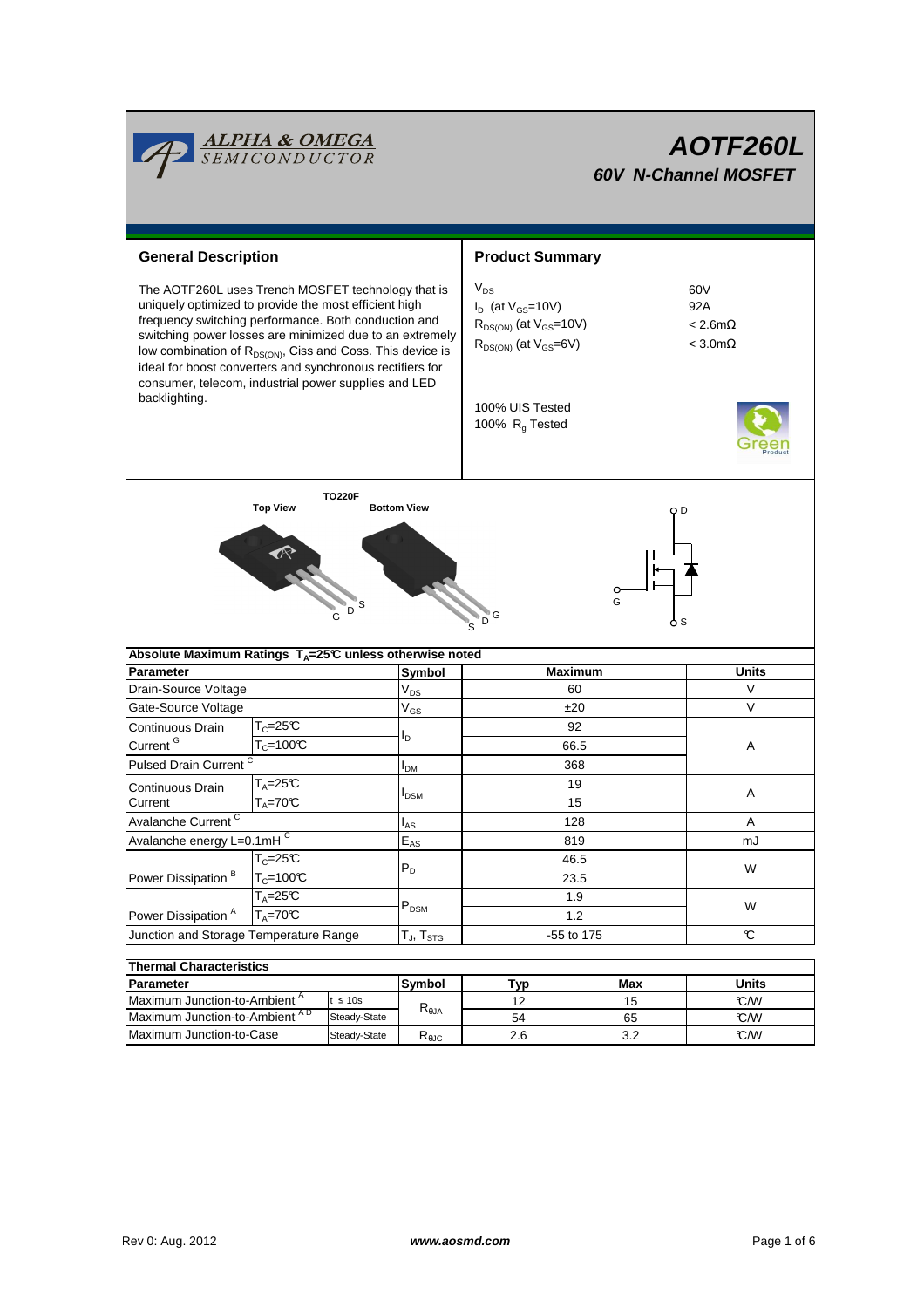

#### **Electrical Characteristics (TJ=25°C unless otherwise noted)**

| <b>Symbol</b>              | Parameter<br><b>Conditions</b>                                  |                                                                                            |              | Min  | Typ          | <b>Max</b>  | <b>Units</b> |  |  |  |  |
|----------------------------|-----------------------------------------------------------------|--------------------------------------------------------------------------------------------|--------------|------|--------------|-------------|--------------|--|--|--|--|
| <b>STATIC PARAMETERS</b>   |                                                                 |                                                                                            |              |      |              |             |              |  |  |  |  |
| <b>BV</b> <sub>DSS</sub>   | Drain-Source Breakdown Voltage                                  | $I_D = 250 \mu A$ , $V_{GS} = 0V$                                                          |              | 60   |              |             | $\vee$       |  |  |  |  |
| $I_{\text{DSS}}$           |                                                                 | $V_{DS} = 60V$ , $V_{GS} = 0V$                                                             |              |      |              | $\mathbf 1$ |              |  |  |  |  |
|                            | Zero Gate Voltage Drain Current                                 |                                                                                            | $T_J = 55C$  |      |              | 5           | μA           |  |  |  |  |
| $I_{GSS}$                  | Gate-Body leakage current                                       | $V_{DS} = 0V$ , $V_{GS} = \pm 20V$                                                         |              |      |              | ±100        | nA           |  |  |  |  |
| $V_{\text{GS}(\text{th})}$ | $V_{DS} = V_{GS}$ , $I_D = 250 \mu A$<br>Gate Threshold Voltage |                                                                                            | 2.2          | 2.7  | 3.2          | $\vee$      |              |  |  |  |  |
| $I_{D(ON)}$                | On state drain current                                          | $V_{GS}$ =10V, $V_{DS}$ =5V                                                                |              | 368  |              |             | A            |  |  |  |  |
| $R_{DS(ON)}$               | Static Drain-Source On-Resistance                               | $V_{GS}$ =10V, $I_{D}$ =20A                                                                |              |      | 2.1          | 2.6         |              |  |  |  |  |
|                            |                                                                 |                                                                                            | $T_i = 125C$ |      | 3.5          | 4.3         | $m\Omega$    |  |  |  |  |
|                            |                                                                 | $V_{GS}$ =6V, $I_{D}$ =20A                                                                 |              |      | 2.3          | 3.0         |              |  |  |  |  |
| <b>g<sub>FS</sub></b>      | <b>Forward Transconductance</b>                                 | V <sub>DS</sub> =5V, I <sub>D</sub> =20A                                                   |              |      | 68           |             | S            |  |  |  |  |
| $V_{SD}$                   | Diode Forward Voltage<br>$IS=1A, VGS=0V$                        |                                                                                            |              | 0.65 | $\mathbf{1}$ | $\vee$      |              |  |  |  |  |
| $I_{\rm S}$                | Maximum Body-Diode Continuous Current                           |                                                                                            |              |      |              | 55          | A            |  |  |  |  |
|                            | <b>DYNAMIC PARAMETERS</b>                                       |                                                                                            |              |      |              |             |              |  |  |  |  |
| $\mathbf{C}_{\text{iss}}$  | Input Capacitance                                               | $V_{GS}$ =0V, $V_{DS}$ =30V, f=1MHz                                                        |              |      | 11800        |             | pF           |  |  |  |  |
| $\overline{C_{\rm oss}}$   | <b>Output Capacitance</b>                                       |                                                                                            |              |      | 1360         |             | pF           |  |  |  |  |
| $C_{\text{rss}}$           | Reverse Transfer Capacitance                                    |                                                                                            |              |      | 40           |             | pF           |  |  |  |  |
| $R_{g}$                    | Gate resistance                                                 | $V_{GS}$ =0V, $V_{DS}$ =0V, f=1MHz                                                         |              | 0.5  | 1            | 1.5         | Ω            |  |  |  |  |
|                            | <b>SWITCHING PARAMETERS</b>                                     |                                                                                            |              |      |              |             |              |  |  |  |  |
| $Q_g(10V)$                 | <b>Total Gate Charge</b>                                        | $V_{GS}$ =10V, $V_{DS}$ =30V, $I_{D}$ =20A                                                 |              |      | 150          | 210         | nC           |  |  |  |  |
| $\mathsf{Q}_{\mathsf{gs}}$ | Gate Source Charge                                              |                                                                                            |              |      | 40           |             | nC           |  |  |  |  |
| $\mathbf{Q}_{\text{gd}}$   | Gate Drain Charge                                               |                                                                                            |              |      | 15           |             | nC           |  |  |  |  |
| $t_{D(on)}$                | Turn-On DelayTime                                               |                                                                                            |              |      | 30           |             | ns           |  |  |  |  |
| $\mathsf{t}_{\mathsf{r}}$  | Turn-On Rise Time                                               | $V_{GS}$ =10V, $V_{DS}$ =30V, R <sub>L</sub> =1.5 $\Omega$ ,<br>$R_{\text{GEN}} = 3\Omega$ |              |      | 27           |             | ns           |  |  |  |  |
| $t_{D(\text{off})}$        | Turn-Off DelayTime                                              |                                                                                            |              |      | 74           |             | ns           |  |  |  |  |
| $\mathsf{t}_{\mathsf{f}}$  | Turn-Off Fall Time                                              |                                                                                            |              |      | 12           |             | ns           |  |  |  |  |
| $\frac{t_{rr}}{Q_{rr}}$    | Body Diode Reverse Recovery Time                                | $I_F = 20A$ , dl/dt=500A/ $\mu$ s                                                          |              |      | 32           |             | ns           |  |  |  |  |
|                            | Body Diode Reverse Recovery Charge                              | I <sub>F</sub> =20A, dl/dt=500A/µs                                                         |              |      | 200          |             | nC           |  |  |  |  |

A. The value of R<sub>8JA</sub> is measured with the device mounted on 1in<sup>2</sup> FR-4 board with 2oz. Copper, in a still air environment with T<sub>A</sub> =25°C. The Power dissipation P<sub>DSM</sub> is based on R <sub>0JA</sub> and the maximum allowed junction temperature of 150°C. The value in any given application depends on the user's specific board design, and the maximum temperature of 175°C may be used if the PCB allows it.

B. The power dissipation P<sub>D</sub> is based on T<sub>J(MAX)</sub>=175°C, using junction-to-case thermal resistance, and is more useful in setting the upper dissipation limit for cases where additional heatsinking is used.

C. Repetitive rating, pulse width limited by junction temperature  $T_{J\text{IMAX}}=175^\circ$  C. Ratings are based on low frequency and duty cycles to keep initial  $T_{\parallel} = 25^{\circ}$  C.

D. The R<sub>θJA</sub> is the sum of the thermal impedance from junction to case R<sub>θJC</sub> and case to ambient.<br>E. The static characteristics in Figures 1 to 6 are obtained using <300μs pulses, duty cycle 0.5% max.

F. These curves are based on the junction-to-case thermal impedance which is measured with the device mounted to a large heatsink, assuming a maximum junction temperature of T<sub>J(MAX)</sub>=175°C. The SOA curve provides a single pulse rating.

G. The maximum current rating is package limited.

H. These tests are performed with the device mounted on 1 in<sup>2</sup> FR-4 board with 2oz. Copper, in a still air environment with T<sub>A</sub>=25°C.

THIS PRODUCT HAS BEEN DESIGNED AND QUALIFIED FOR THE CONSUMER MARKET. APPLICATIONS OR USES AS CRITICAL COMPONENTS IN LIFE SUPPORT DEVICES OR SYSTEMS ARE NOT AUTHORIZED. AOS DOES NOT ASSUME ANY LIABILITY ARISING OUT OF SUCH APPLICATIONS OR USES OF ITS PRODUCTS. AOS RESERVES THE RIGHT TO IMPROVE PRODUCT DESIGN, FUNCTIONS AND RELIABILITY WITHOUT NOTICE.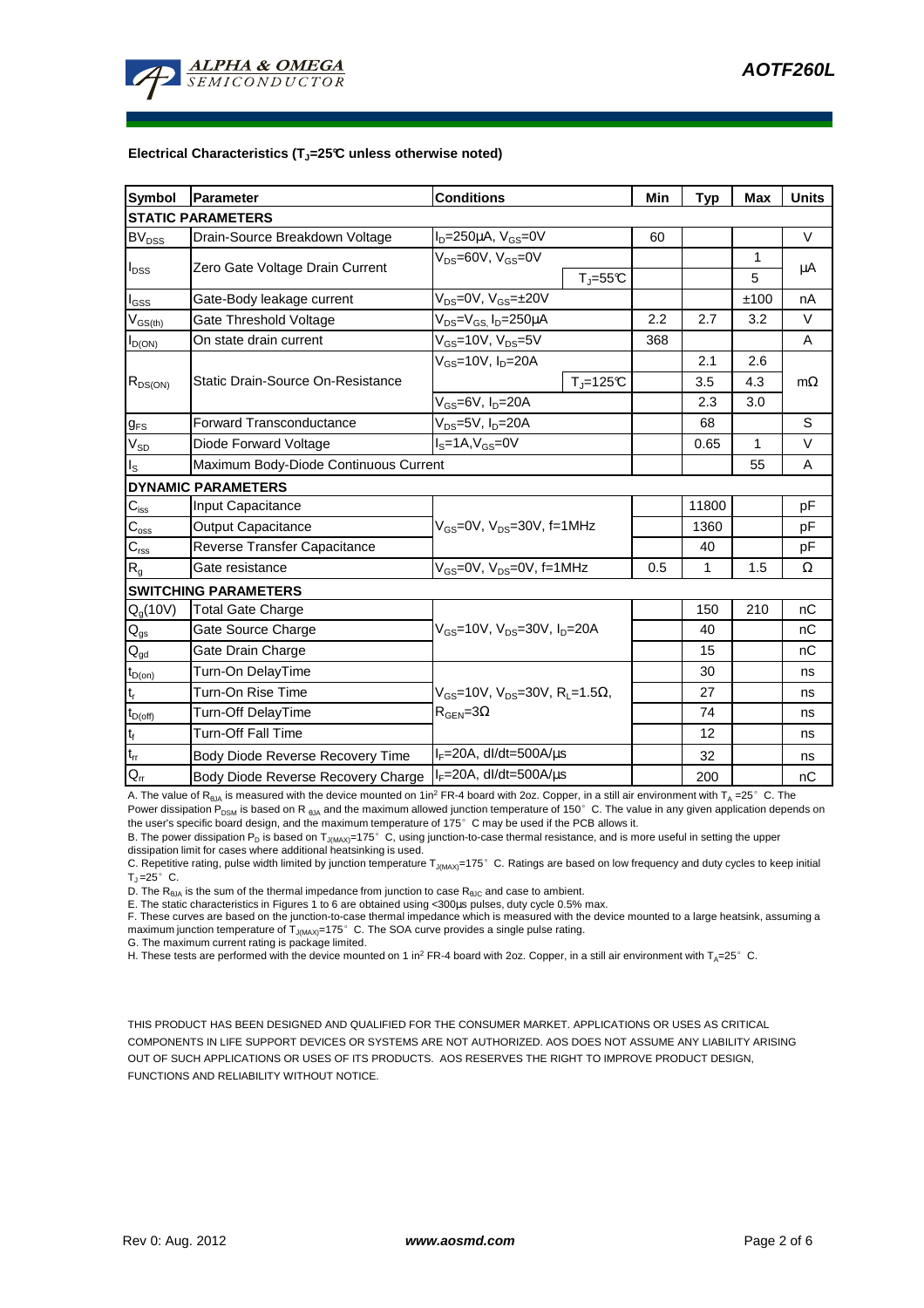

# **TYPICAL ELECTRICAL AND THERMAL CHARACTERISTICS**

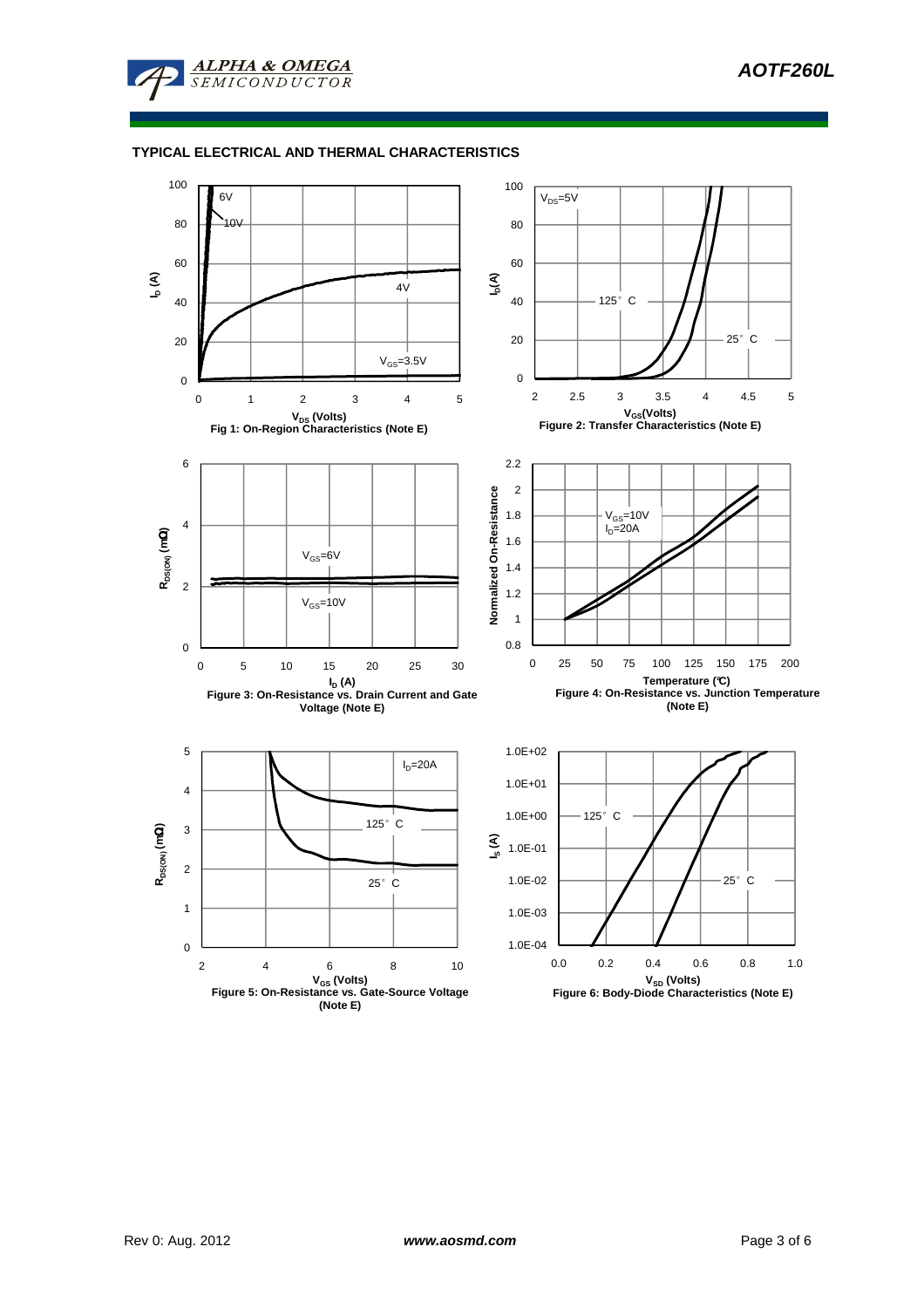

# **TYPICAL ELECTRICAL AND THERMAL CHARACTERISTICS**

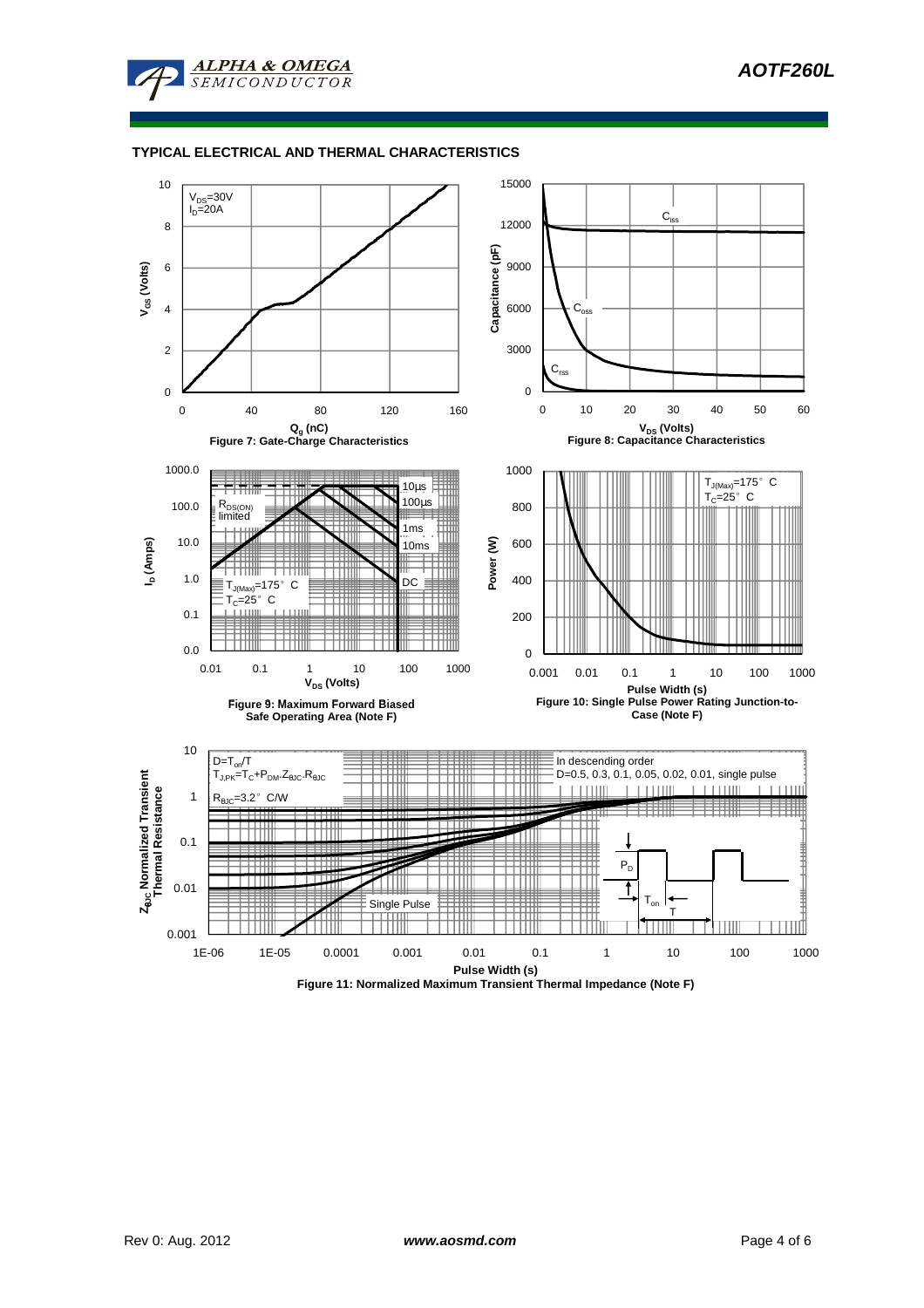**AOTF260L**



**ALPHA & OMEGA** 

 $ONDUCTOR$ 

 $SEMI$ 



**Figure 16: Normalized Maximum Transient Thermal Impedance (Note H)**